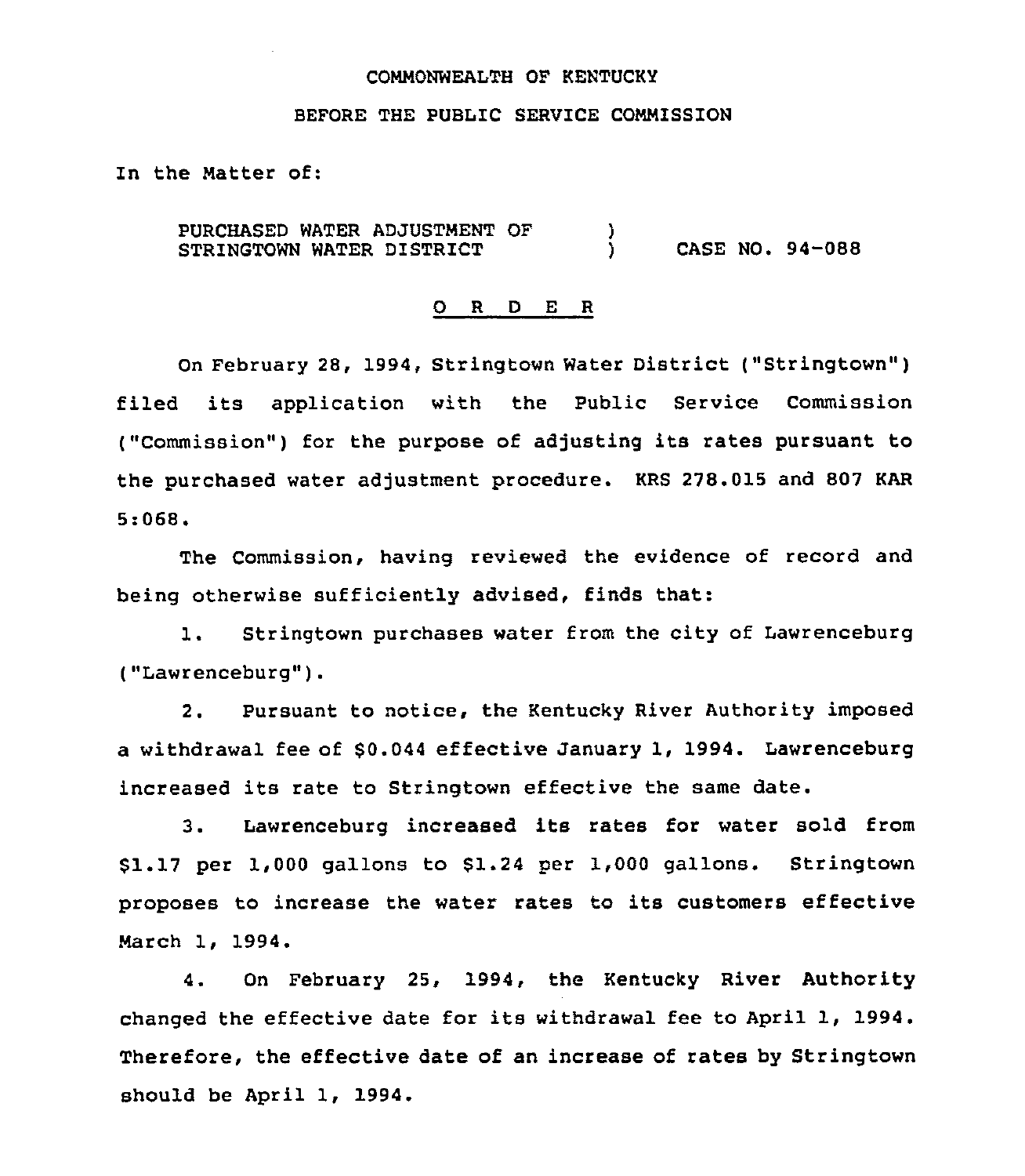5. During the 12 months ending December 31, 1993, Stringtown purchased 13,624,000 gallons of water and sold 12,621,600 gallons. The increase in the cost of purchased water is \$954, resulting in a purchased water adjustment of \$0.08 per 1,000 gallons of water, as shown in Appendix B. Based on an average monthly usage of 5,000 gallons, the average bill of Stringtown's customers would increase \$0.40 from \$14.15 to \$14.55 or 2.8 percent.

6. The rates proposed by Stringtown are incorrect and should be denied.

7. The purchased water adjustment of \$0.08 per 1,000 gallons and the rates in Appendix A, attached hereto and incorporated herein, are fair, just, and reasonable and should be approved.

IT IS THEREFORE ORDERED that:

1. The rates proposed by Stringtown are hereby denied.

2. The purchased water adjustment of \$0.08 per 1,000 gallons and the rates in Appendix <sup>A</sup> are approved for services rendered on and after April 1, 1994.

3. Within 30 days of the date of this Order, Stringtown shall file revised tariff sheets setting out the rates approved herein.

4. Within 20 days of the effective date of the increase by the Kentucky River Authority, Stringtown shall file a copy of the notice to its customers and verification that such notice has been given.

 $-2-$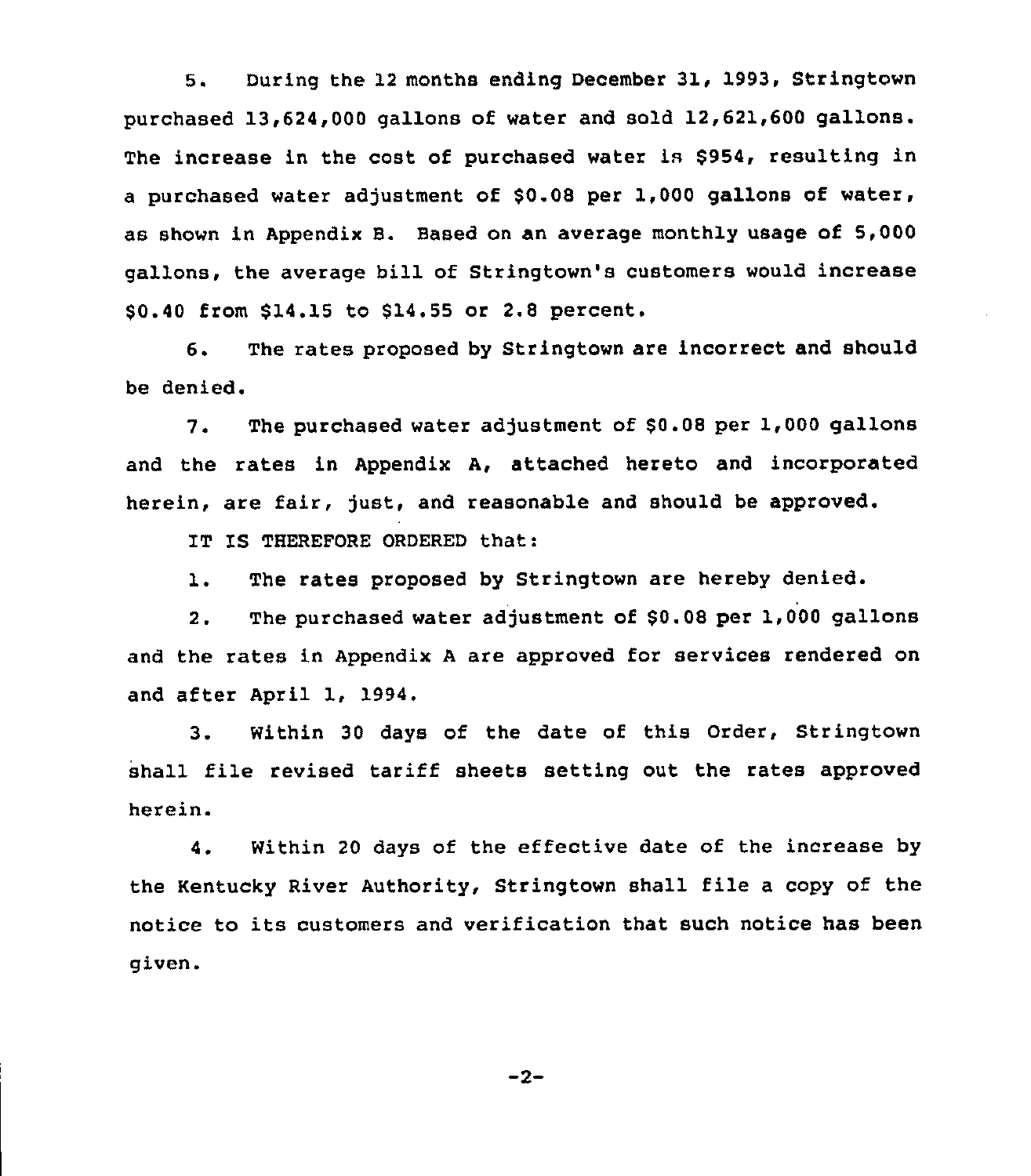Done at Frankfort, Kentucky, this 21st day of March, 1994.

PUBLIC SERUICE COMMISSION

 $\overline{\text{CHatman}}$ 

Vice Chairman<sup>1</sup>

Commise ·<br>Breathit

ATTEST:

Executive Director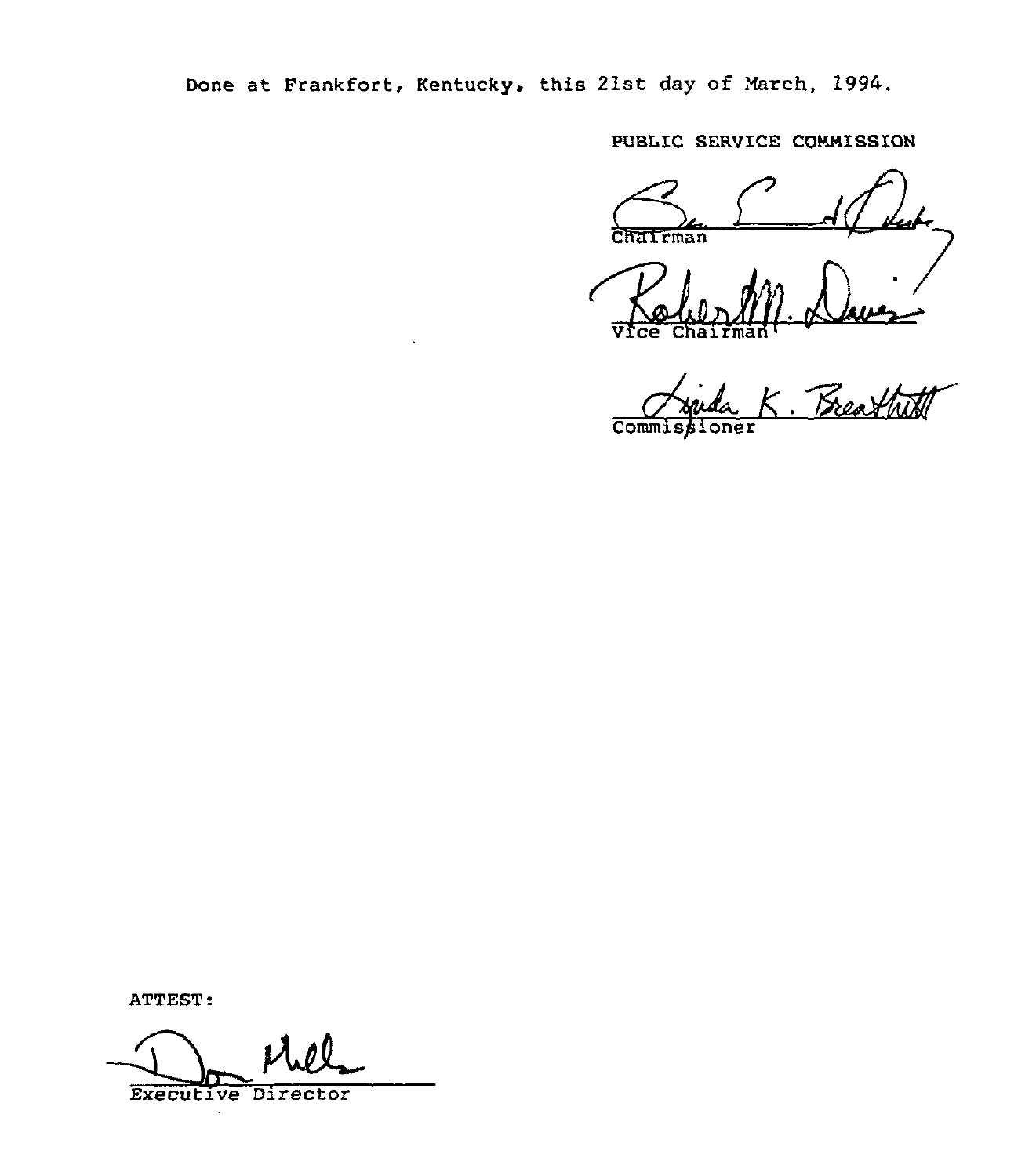### APPENDIX A

APPENDIX TO AN ORDER OF THE KENTUCKY PUBLIC SERVICE COMMISSION IN CASE NO. 94-088 DATED NARCH 21, 1994

The following rates and charges are prescribed for the customers in the area served by Stringtown Water District. All other rates and charges not specifically mentioned herein shall remain the same as those in effect under authority of this Commission prior to the effective date of this Order.

## MONTHLY RATES

### Usage Blocks

First 2,000 gallons Next 3,000 gallons Next 5,000 gallons Over 10,000 gallons

### Rates

|  | \$ 8.31 (Minimum Bill) |                            |
|--|------------------------|----------------------------|
|  |                        | 2.08 per 1,000 gallons     |
|  |                        | 1.93 per 1,000 gallons     |
|  |                        | $1.88$ per $1,000$ gallons |